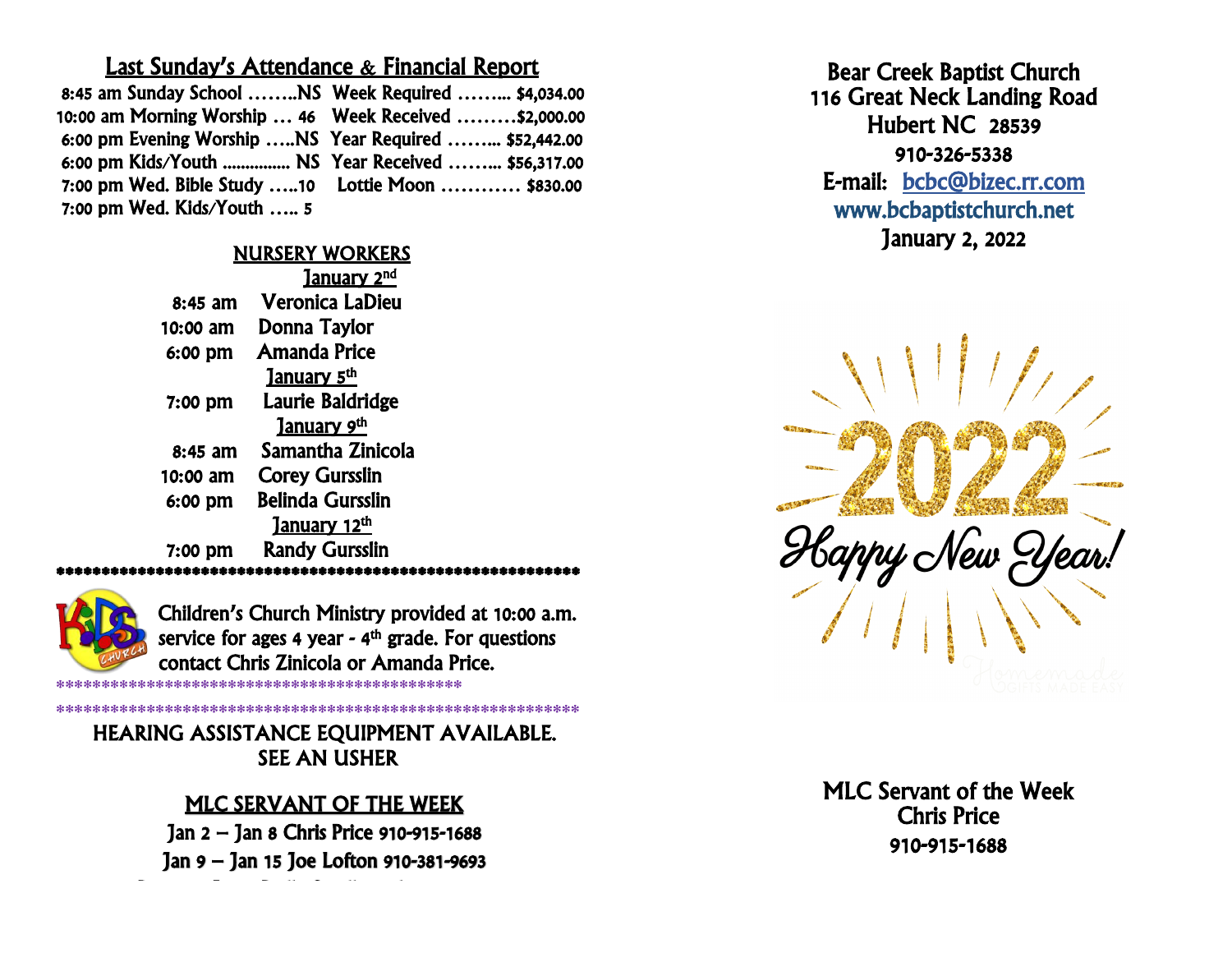### Bear Creek Baptist Church 10:00 am

| Welcome/Announcements/Prayer  Chris Zinicola |
|----------------------------------------------|
|                                              |
|                                              |
|                                              |
|                                              |
|                                              |
|                                              |



#### **CURRENT REQUESTS ONGOING NEEDS**

Barbara Hathaway Linzey Bell Boyce Floyd Family J.B. Cannon Kathy Gonzalez **Don Collins** Kelly Maxwell<br>Ricky Meadows **Susan Harper**<br>Katherine Pier Ricky Meadows **Katherine Pierce**<br>
Mary Murphy **Keith & Connie Formation** Coby Odum Scott Cody Whaley\*<br>
Betty Rochelle Camron Yopp Schools/Students/Teachers Phyllis Young Kathia Smith Jody

Mary Murphy **Murphy** Keith & Connie Richardson<br>
Coby Odum **Connie Richardson**<br> **Scott Cody Whaley\*** Camron Yopp

#### HOSPITAL NURSING HOME/REHAB

Shirley Gillette Aubrey Lincoln Mike Toms

#### SENIOR ADULT/SHUT- IN

Sarah Bancroft Jack & Lu Bauer Daisy Burns Joyce Campbell Jessie Eason Judy Goad Lucille Jarman Milton/Cathy Kale Gail Weir

 Unless names are resubmitted it will remain on the Prayer List for only one month. \*Indicates newly added to the list.